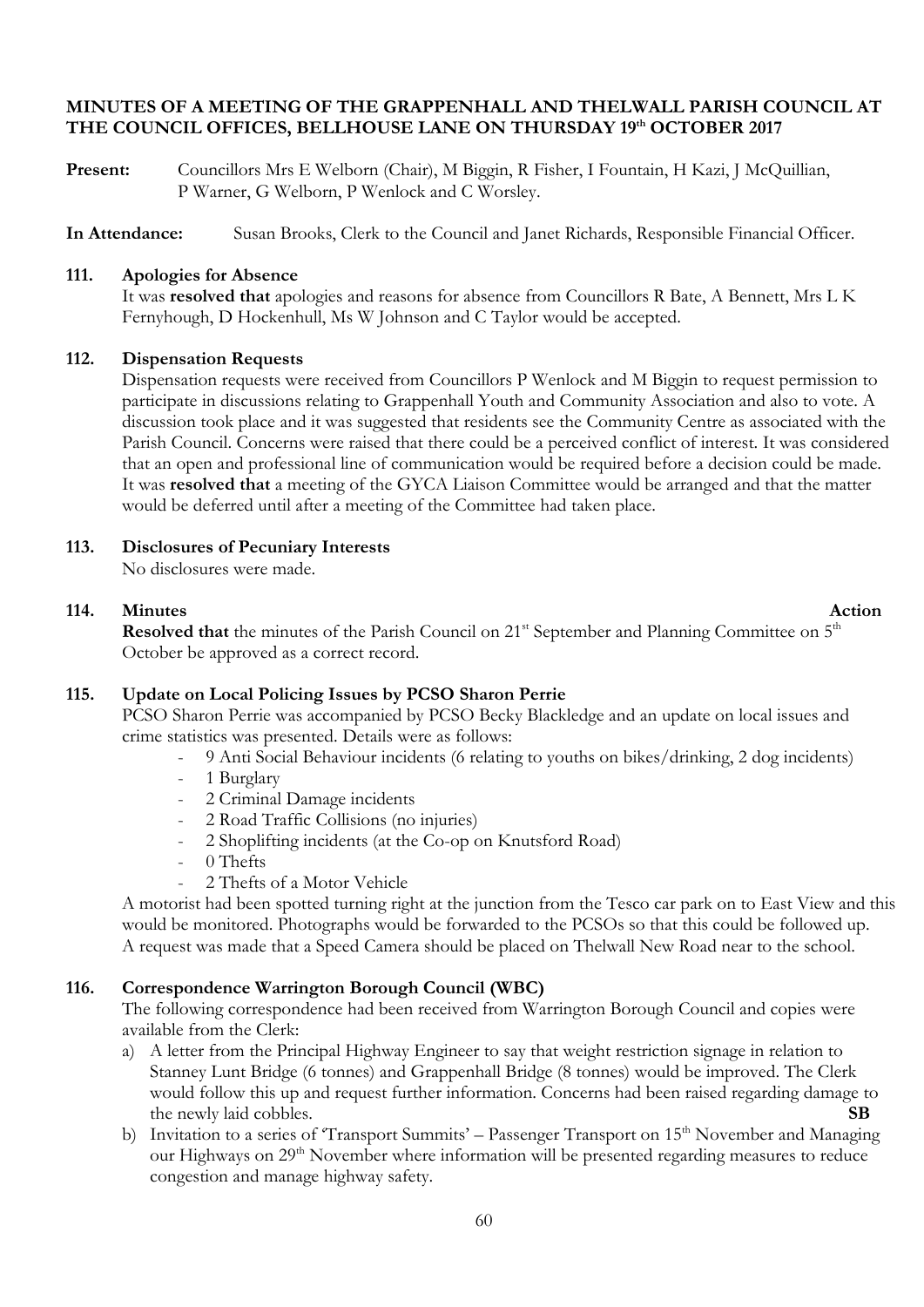# **117. Correspondence Miscellaneous**

The following miscellaneous correspondence had been received and copies were available from the Clerk:

- a) A letter from Faisal Rashid MP including his objection response to WBC regarding the Preferred Development Option Consultation.
- b) A letter of thanks for the donation of  $\ell$ , 300.00 made to the Grappenhall and Thelwall Royal British Legion.
- c) Notification of the consultation on the Housing White Paper published on  $14<sup>th</sup>$  September 2017 by the Department for Communities and Local Government. Consultation ends on 9 November 2017.
- d) A letter of thanks from a resident for the assistance given by the Parish Warden to trim a hedge on Bellhouse Lane.

# **118. Information for Noting**

- a) Grappenhall Cricket Club had asked if the RFO would prepare a Sport England grant application for  $\text{\emph{f}}20,000.00$  for the refurbishment of their community room. The RFO was happy to do the additional hours and these would be charged back to the Cricket Club.
- b) Livewire had notified the RFO that the first share interest payment to members of 4%, would be paid in October. For our  $\text{\textsterling}15,000.00$  investment the figure would be  $\text{\textsterling}600.00$ . The RFO asked members to consider how they might wish to allocate this additional money. This would be reviewed at the November Parish Council meeting.

## **119. Homes and Communities Agency (HCA) Planning Applications**

Kirkwells Planning Consultants had been employed, at a cost of  $\ddot{1}500.00$ , to produce a professional objection response to the HCA planning application for 400 houses at Grappenhall Heys. The planning applications for both Grappenhall Heys and Appleton (application numbers 2017/29929 and 2017/29930) for a total of 770 houses, were, however approved at the WBC Development Management Committee Meeting on 10<sup>th</sup> October. It was noted that Councillor Ryan Bate had spoken very well at the meeting and given a very good interview afterwards. Following recommendations made by Kirkwells, the Secretary of State for Communities and Local Government had been contacted and a request had been made to call in the applications and a response was awaited.

# **120. PCSO Funding**

The Chairman, Elaine Welborn, had attended a meeting with David Keane and it had been confirmed that 1 PCSO would be provided per electoral ward, based on the old 2011 ward boundaries for Grappenhall and Thelwall. The Parish Council would be able to express their priorities but the Police would have the final say regarding deployment. The Police would be seeking bases within the community for PCSOs who would no longer be starting from a central location.

Hours of work would be 7.00 a.m. to 10.00 p.m. and there would be a central pool of 6 PCSOs to provide cover for sickness and absence and maintain continuity of service.

From April 2018 onwards, the Parish Council would have one PCSO allocated, at no cost, but a second PCSO, would cost  $\text{\textsterling}33,280.00$  per annum. The cost could potentially go up annually within the 3 year period. In summary the options were as follows:

- 1. To pay an additional £8515.00 for an extra PCSOs so we had 2 PCSOs.
- 2. To share the cost of a second PCSO with another Parish Council which would cost £16,640.00. We currently pay  $\frac{24}{765.00}$  and so this option would save  $\frac{18125.00}{60}$  which could be re-allocated to pay for other services.
- 3. To have only one PCSO, at no cost to us, which would result in a saving of  $\text{\textsterling}24,765.00$  which could be re-allocated to pay for other services.

Concerns highlighted were the lack of accountability, restrictions in the responsibilities of PCSOs, value for money. Following a vote it was **resolved that** option 3 would be chosen and that the Parish Council would have 1 PCSO at no cost. This represented a saving of  $f$  24,765.00 which could be reallocated. Discussions